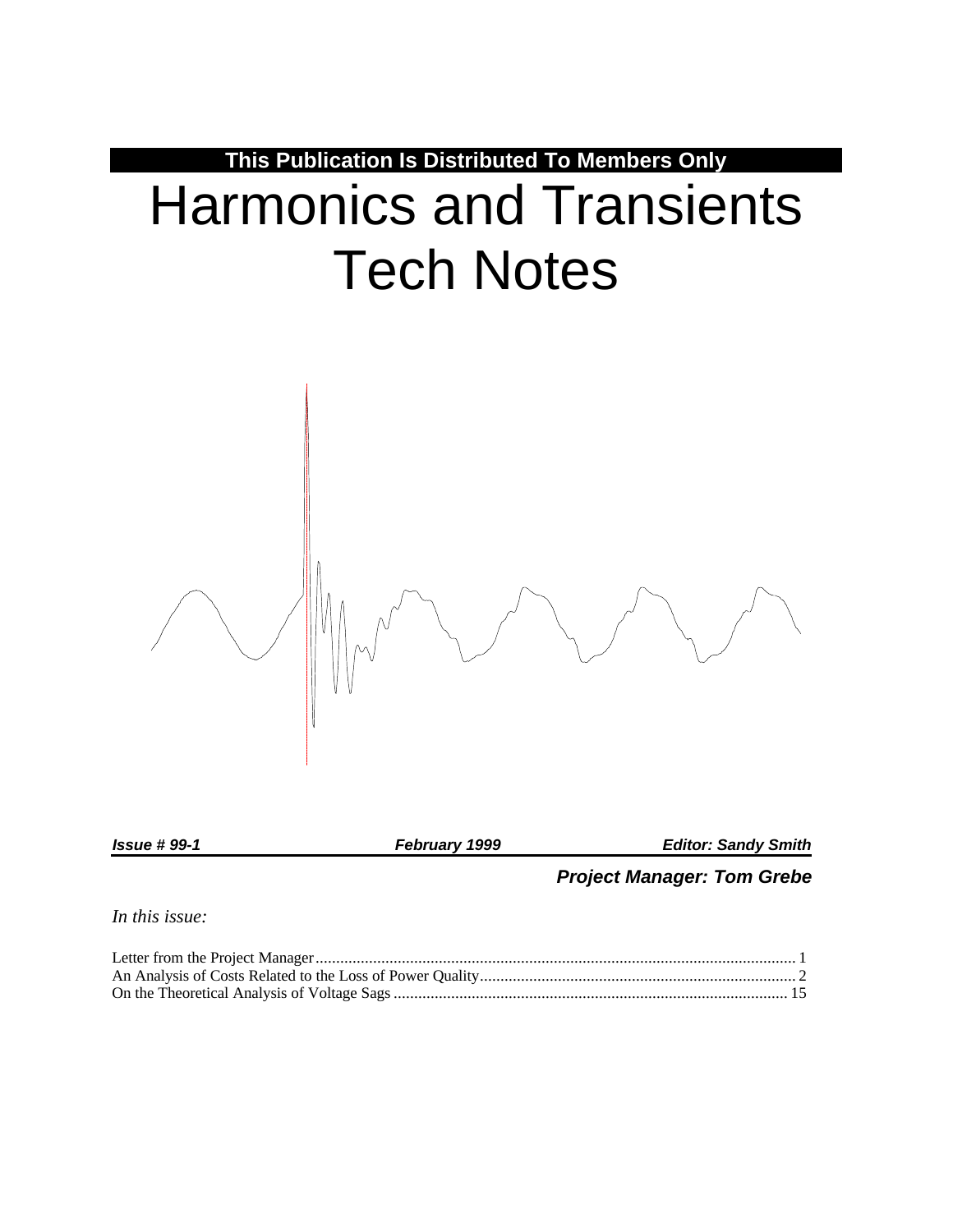Letter from the Project Manager:

Dear PATH Members:

1999 is now upon us and the PATH Users Group is ready for a new year of challenges and opportunities. On top of the challenges presented by supplying state of the art support to deal with harmonics and transient voltage concerns, Electrotek faces the task of developing TOP into a 32-bit application and establishing SuperTran, our transients simulation software, as a usable and viable part of your power quality toolbox. Last year, we achieved a significant goal when the 32-bit version of SuperHarm was completed and released. However, even that task is not fully complete to our satisfaction.

A fairly significant bug was found in SuperHarm by Duke Power's Steve Middlekauff. As he found, when you use the SuperHarm file editor, there is no "Save As" feature, which means that you cannot open your file, modify it, and save it under another name to keep the original file intact. The file editor also does not have a "print" function. While we exercised care and diligence in developing and testing the software, the file editor was the last component completed and was rushed through the process to allow delivery of the software to you last year.

We are working to resolve this problem. Whether or not the fix is issued as a patch or as part of SuperHarm V 4.1 has yet to be determined. For now, we recommend that if you use the SuperHarm file editor and want to keep files archived, that you store a copy of the file in another directory on your hard drive or on diskette, ZIP disk, or other storage media. You can also use another file editor, such as Windows Notepad, which will enable you to "Save As" and print your files.

We apologize for the problem and encourage you to post other problems, comments, or suggestions about the program on the PATH Forum on the PATH Web site at **www.pqnet.electrotek.com/pathmemb/ path.htm**. I encourage you to visit this site on a regular basis. In addition to featuring the entire library of *Tech Notes* and presentations from this past Users Group meeting, the site also enables you to download Users Group software, as well as documentation and files to help you use the software more efficiently. If you find that you don't have your user ID and password to get into the Web site, contact Sandy Smith by sending an e-mail to **sandy@electrotek.com**.

One more item – *Tech Notes* relies on the input of our members, especially those affiliated with universities, to make it a useful resource. If you are a university member and haven't submitted an article within the past year or so, we will be contacting you. If you are not a university member and want to share a case study or technical issue with the rest of the membership, we also encourage your input.

Thank you for your support of the PATH Users Group. We look forward to working with you throughout the rest of the year.

Sincerely,

Thomas Grebe, P.E. General Manager, Electrotek Consulting PATH Users Group Project Manager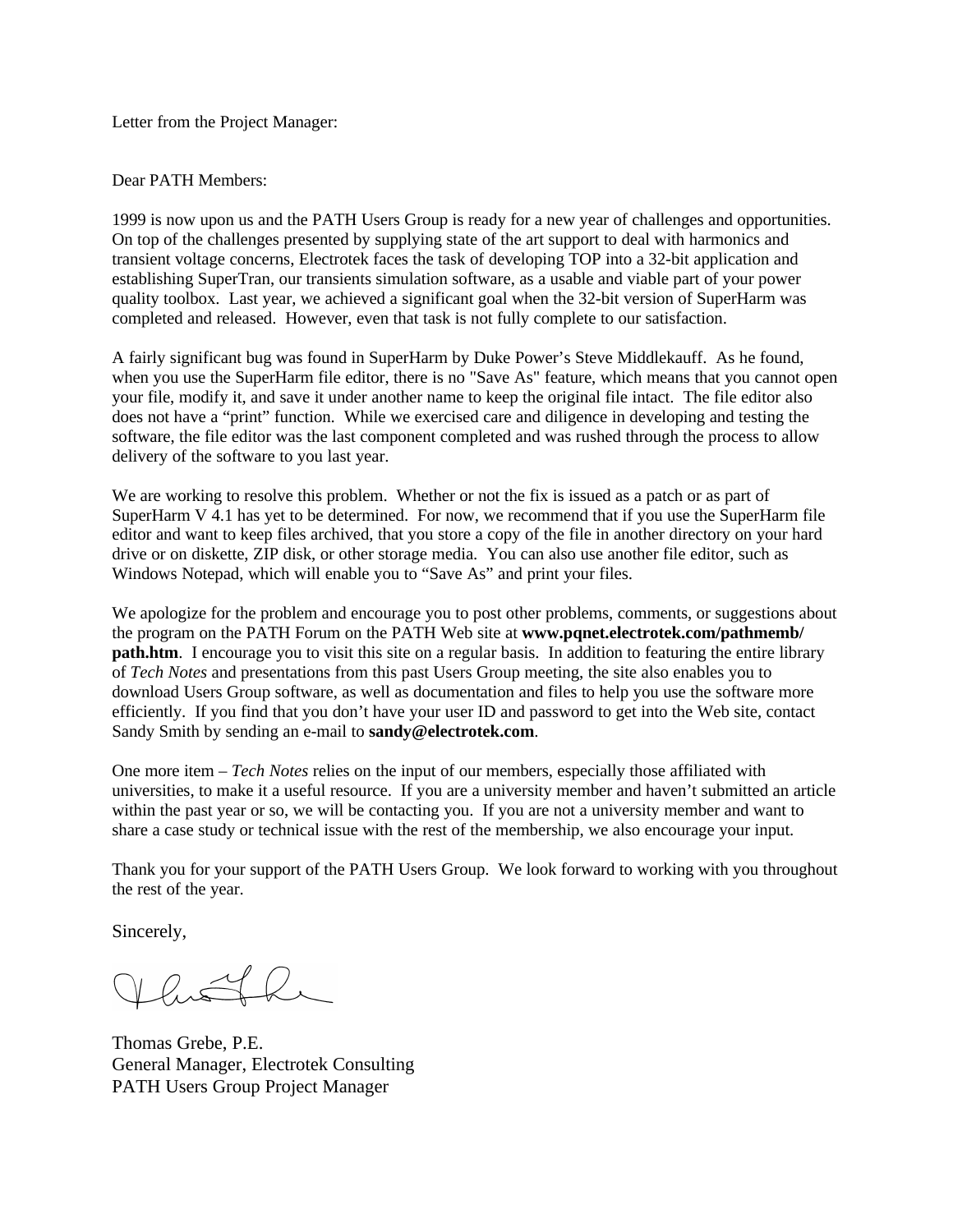# **AN ANALYSIS OF COSTS RELATED TO THE LOSS OF POWER QUALITY**

| Francis C. Pereira, MSc | José C. de Oliveira, PhD   | Paulo F. Ribeiro, PhD |
|-------------------------|----------------------------|-----------------------|
| Olívio C. N. Souto, MSc | Anderson L. A. Vilaça, Eng |                       |

Federal University of Uberlandia Electrical Engineering Department Av. João Naves de Ávila, 2100 - Uberlândia - MG - Brazil Fax/Phone: (034) 236-5099 - email: ocnsouto@ufu.br

Babcock & Wilcosx Lynchburg, VA USA

*Abstract - This paper aims to analyze disturbance effects related to the loss of power quality on transformers, cables, induction motors, amongst others. In addition to this, the relationship between power quality and extra costs associated to the increase in power consumed for a typical industry is also taken into account. The study uses a modern computational platform known as SABER simulator that utilizes the time domain strategy to represent the system components. Qualitative as well as quantitative analysis is carried out to illustrate the phenomenon.*

*Keywords: Power Quality, Electrical Losses, Costs, Computational Simulations*

## **I. INTRODUCTION**

Power quality has emerged as a matter of great interest for electrical power system engineering. This can be verified by the substantial amount of research and publications covering the most different subjects related to the area. In general, the main power quality issues can be identified as :

- harmonic distortions
- transients
- voltage variations
- voltage unbalance
- voltage fluctuations
- interruptions

The consequences of one or more of the above non-ideal conditions may cause thermal effects, life expectancy reduction, dielectric stress and misoperation of different equipment. Furthermore, the quality of power can have a direct economic impact on utilities, customers, and specific equipment. As a matter of fact, several researchers [1] have estimated cable and transformer losses when they are submitted to harmonic distortions. This paper has also analysed the relationship between cost and the benefit of applying an appropriate solution for the studied case. However, the power quality context is more general than just harmonic distortions. This means that a more comprehensive study, including more realistic system operation conditions, should be carried out in order to determine the overall power quality performance for the system.

Therefore, this paper goes into the direction of considering the relationship between power quality and the increment in power consumption. This paper starts with some considerations in relation to the performance of individual components such as cables, transformers and induction motors under different conditions of power quality loss. The non-ideal conditions to be applied to the above components are described in Table 1.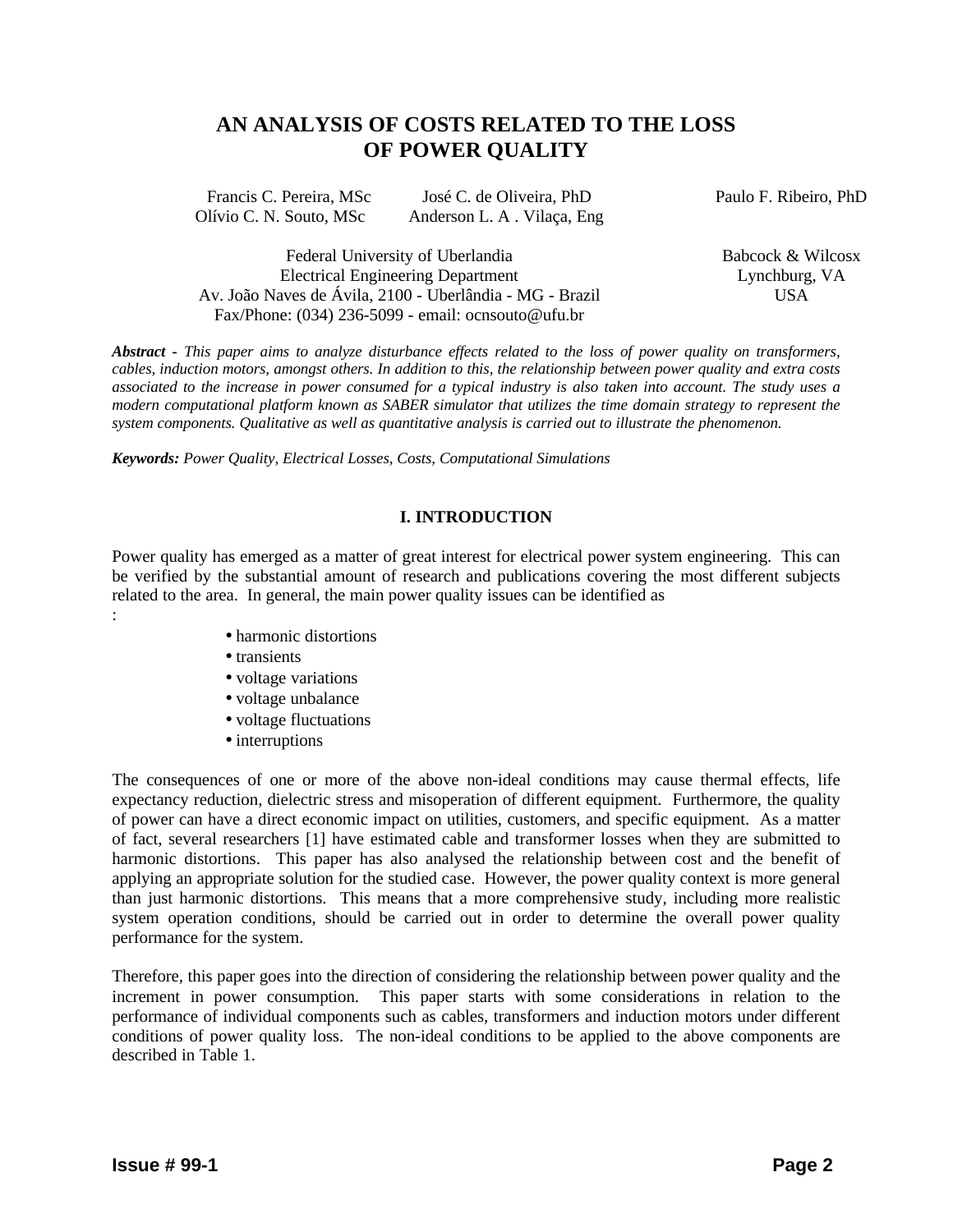| <b>CASES</b> | <b>CHARACTERISTICS</b>                                  |
|--------------|---------------------------------------------------------|
| Case 1       | <b>Ideal Supply</b>                                     |
| Case 2       | System submitted to 10% of voltage harmonic distortion  |
| Case 3       | System submitted to 10% of voltage unbalance            |
| Case 4       | System submitted to 10% of undervoltage                 |
| Case 5       | System submitted to 10% of overvoltage                  |
| Case 6       | System submitted to 10% of voltage harmonic distortion, |
|              | 10% of voltage unbalance and 10% of overvoltage         |

Table 1 - Conditions of power quality loss.

By modelling the quoted components using the time domain approach, they are included into a modern computational platform known as SABER simulator. Using this strategy, it is possible to perform computational studies to evaluate the dependence between power quality and extra costs due to the increase in power losses for a typical industry.

#### **II. LOSS OF QUALITY EFFECTS ON TRANSFORMERS**

The transformer model included in the computational program is quite complete. It considers the magnetic core non-linearity and the variation of the windings resistance with the frequency (Skin Effect). Additional information about this model can be found in [2].

According to the traditional theory, the losses in the transformers can be represented by:

$$
P_t = P_i + P_c + P_s \tag{1}
$$

where:

 $P_i$  - iron losses  $P_c - I^2 R$  losses P<sub>s</sub> - stray losses

The iron losses that are not load dependent are produced by the main flux in the magnetic circuit. They have been classically recognised as hysteresis and eddy-current losses. Considering the time domain analysis, the iron losses can be calculated as:

$$
P_i = \frac{1}{T} \int_0^T v_p \times i_o dt
$$
 (2)

where:

T - simulation period

vp - primary voltage under no-load conditions

i<sub>o</sub> - magnetising current

On the other hand, the  $I^2R$  losses depend on the transformer loading. They are a function of load current established in the windings. So, these losses can be defined as:

$$
P_c = \frac{1}{T} \int_0^T \left[ \left( R_p \times i_p^2 \right) + \left( R_s \times i_s^2 \right) \right] dt \tag{3}
$$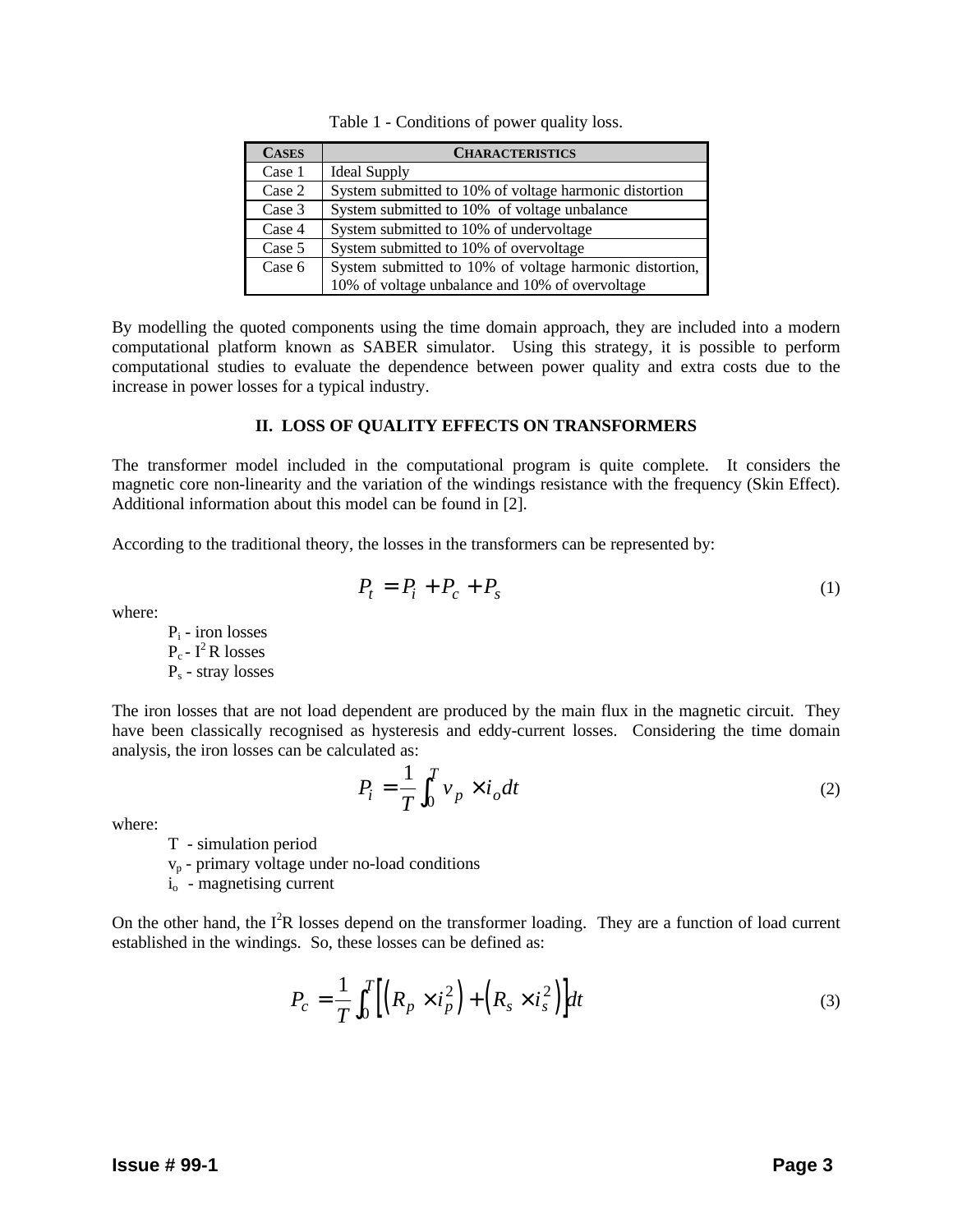where:

- $R_p$  primary winding resistance
- ip primary winding current
- $R<sub>s</sub>$  secondary winding resistance
- $i<sub>s</sub>$  secondary winding current

The stray losses are caused by stray electromagnetic flux in the windings, core, magnetic shields, tank walls and other structural parts. For many applications it is recommended the use of a practical relationship which establishes that:  $P_s = 15 % P_i$ . This has been used to determine the stray losses.

Therefore, the total losses in the transformers are evaluated by adding the three above power components. Once the origin of the transformer losses has been recognised, some studies are then performed with the aim of relating the operational conditions of this equipment with the loss of power quality. The transformer used has the characteristics given in Table 2.

| <b>PARAMETERS</b>          | <b>UNIT</b>   | <b>VALUE</b> |
|----------------------------|---------------|--------------|
| <b>Rated Power</b>         | <b>MVA</b>    |              |
| Primary Voltage            | kV            | 13.8         |
| Secondary Voltage          | kV            | 0.48         |
| Resistance                 | $\frac{0}{a}$ |              |
| Reactance                  | $\frac{0}{6}$ |              |
| <b>Windings Connection</b> |               | ۸-Y          |

Table 2 - Transformer parameters.

Besides the non-ideal conditions previously defined, the studies are performed considering some specific operational situations such as:

- Transformer under no-load conditions
- Transformer with linear load
- Transformer with non-linear load

The results of the investigations are given below.

## *Situation 1 - Transformer under no-load conditions*

The results shown in Table 3 are related to different conditions of power quality loss.

| <b>CASE</b> | $P_I(KW)$ |
|-------------|-----------|
| Case 1      | 3.15      |
| Case 2      | 3.21      |
| Case 3      | 4.07      |
| Case 4      | 3.08      |
| Case 5      | 3.51      |
| Case 6      | 4.16      |

|  |  |  |  |  | Table 3- Iron losses in the transformer. |
|--|--|--|--|--|------------------------------------------|
|--|--|--|--|--|------------------------------------------|

The results show that there is a close relationship between the iron losses and the voltage, this should be expected. This can be particularly noticed by looking at the results associated with cases 4 and 5.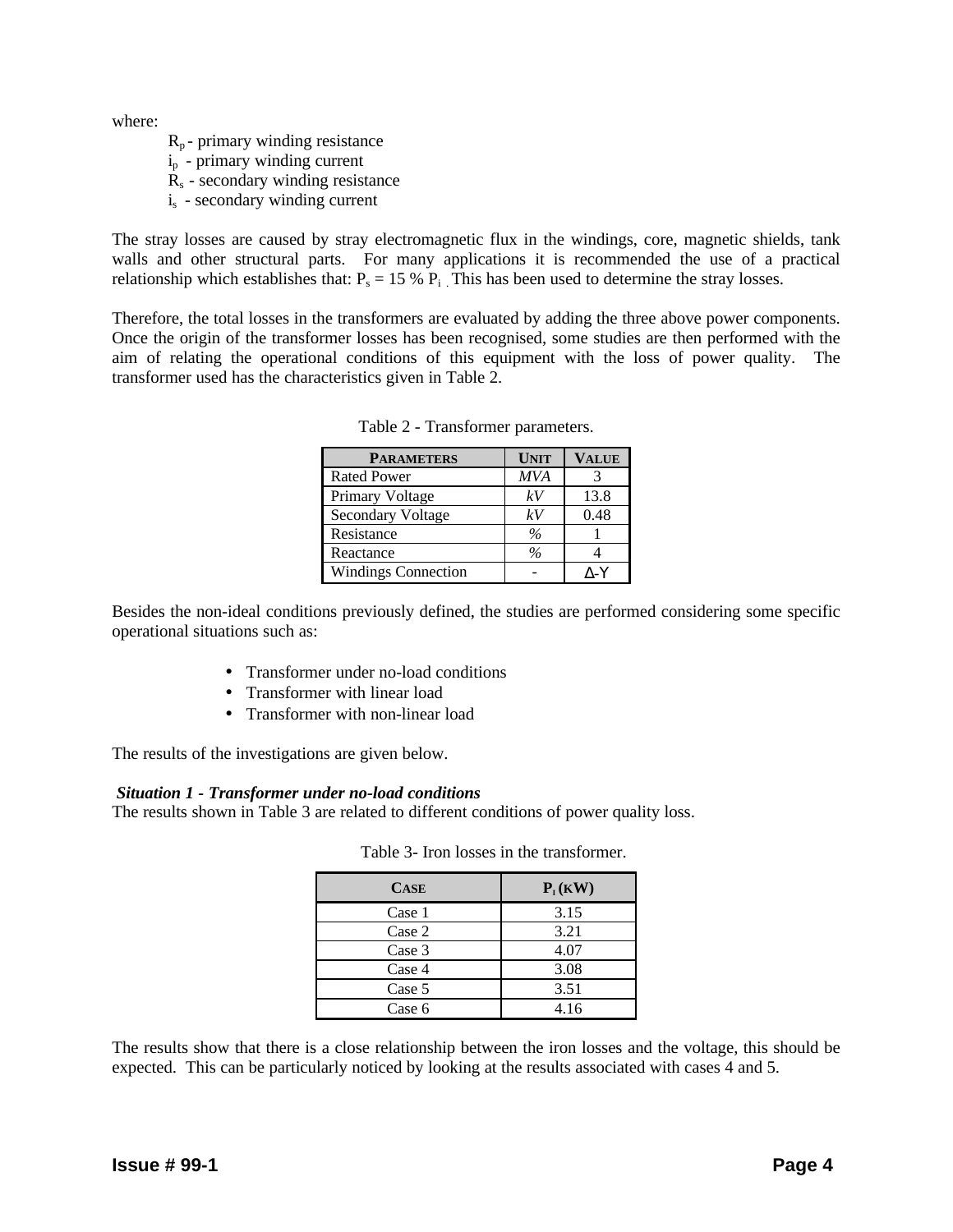In addition to the numerical comparisons about the losses, the computational program allows for the visualisation of the voltage and current waveforms related to the operation. In order to illustrate this, Figures 1 and 2 give the primary line voltages of the transformer for cases 1 and 2, i.e., under ideal and distorted voltage supply.





Fig. 2 - Line voltage - Case 2



## *Situation 2 - Transformer with linear load*

In this case, the transformer losses result from the energy dissipation in the iron and the windings. By submitting the equipment to load conditions, the corresponding results are given in Table 4.

| Case   | $P_c$ 9kW) | $P_i$ (kW) | $P_s$ (kW) | $P_t$ (kW) |
|--------|------------|------------|------------|------------|
| Case 1 | 29.19      | 3.15       | 0.47       | 32.81      |
| Case 2 | 29.52      | 3.21       | 0.48       | 33.21      |
| Case 3 | 29.49      | 4.07       | 0.61       | 34.17      |
| Case 4 | 23.65      | 3.08       | 0.46       | 27.19      |
| Case 5 | 35.31      | 3.51       | 0.52       | 39.34      |
| Case 6 | 30.45      | 4.16       | 0.62       | 35.23      |

Table 4 - Transformer losses under linear load conditions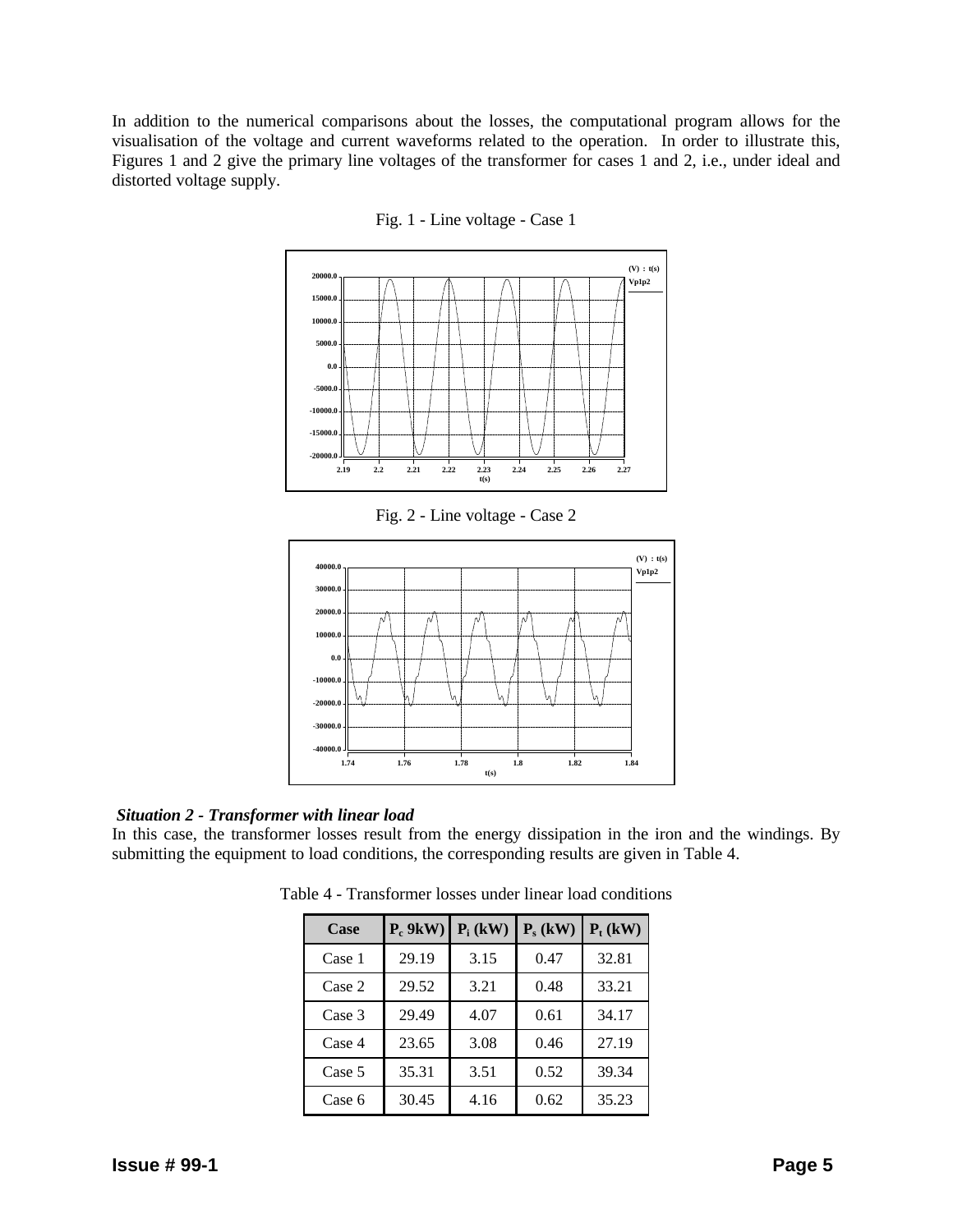Again, Figures 3 and 4 illustrate the current waveforms related to this case. The currents correspond to the phase A current in the transformer primary side for cases 1 and 2.



Fig. 3 - Phase A Current - Case 1

Fig. 4 - Phase A Current - Case 2



#### *Situation 3 - Transformer with non-linear load*

In this situation, the linear load in the transformer is replaced by another load with non-linear characteristics. And accordingly, 6 pulse rectifier was used. Under these conditions, Table 5 shows the individual and total transformer losses.

| Case   | $P_c$ 9kW) | $P_i$ (kW) | $P_s$ (kW) | $P_t$ (kW) |
|--------|------------|------------|------------|------------|
| Case 1 | 31.94      | 3.15       | 0.47       | 35.56      |
| Case 2 | 31.64      | 3.21       | 0.48       | 35.33      |
| Case 3 | 32.06      | 4.07       | 0.61       | 36.74      |
| Case 4 | 25.85      | 3.08       | 0.46       | 29.39      |
| Case 5 | 38.62      | 3.51       | 0.52       | 42.65      |
| Case 6 | 32.67      | 4.16       | 0.62       | 37.45      |

Table 5 - Transformer losses under non-linear load conditions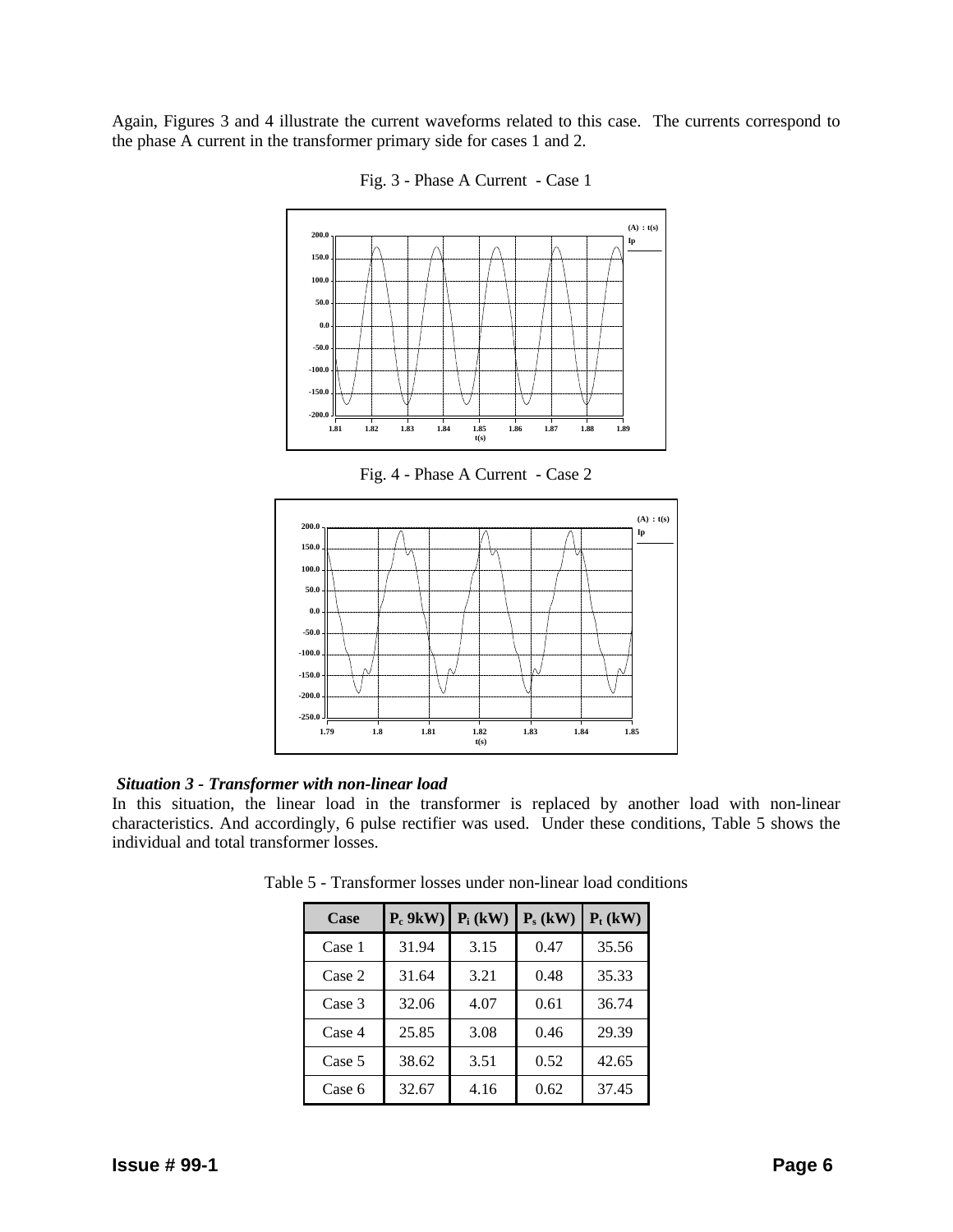By comparing the results related to situation 3 with those in situation 2, it can be noticed that the  $I^2 R$ losses in the transformer have been significantly increased. This fact emphasises that, in addition to the power quality loss dependence, there is a strong influence of the type of load connected to the transformer.

Again, this is expected. Figure 5 illustrates the phase A current in the primary side of the transformer for case 2. The waveform shows typical distortions for a 6 pulse rectifier.



Fig. 5 - Phase A Current - Case 2

## **III. LOSS OF QUALITY EFFECTS ON CABLES**

The model associated to the cables uses classical strategies based on "pi" cells that include resistance variation with frequency [3]. By inserting this representation, it is then possible to estimate the  $I^2 R$ losses. Therefore, the cable analysis under non-ideal conditions uses the following expression:

$$
Losses = \frac{1}{T} \int_0^T R \times i^2 dt
$$
 (4)

where:

R - cable resistance

i - current in the cable

T - simulation period

To illustrate the power quality impact upon losses in cables is illustrated through computational studies performed for an specific conductor. The characteristics of the chosen cable are given in Table 6.

|       | Voltage class $(kV)$ | Length $(km)$ | Cable Size $(mm2)$ | Ampacity $(A)$ |
|-------|----------------------|---------------|--------------------|----------------|
| Cable |                      |               | ∸-                 |                |

Table 6 - Cable losses.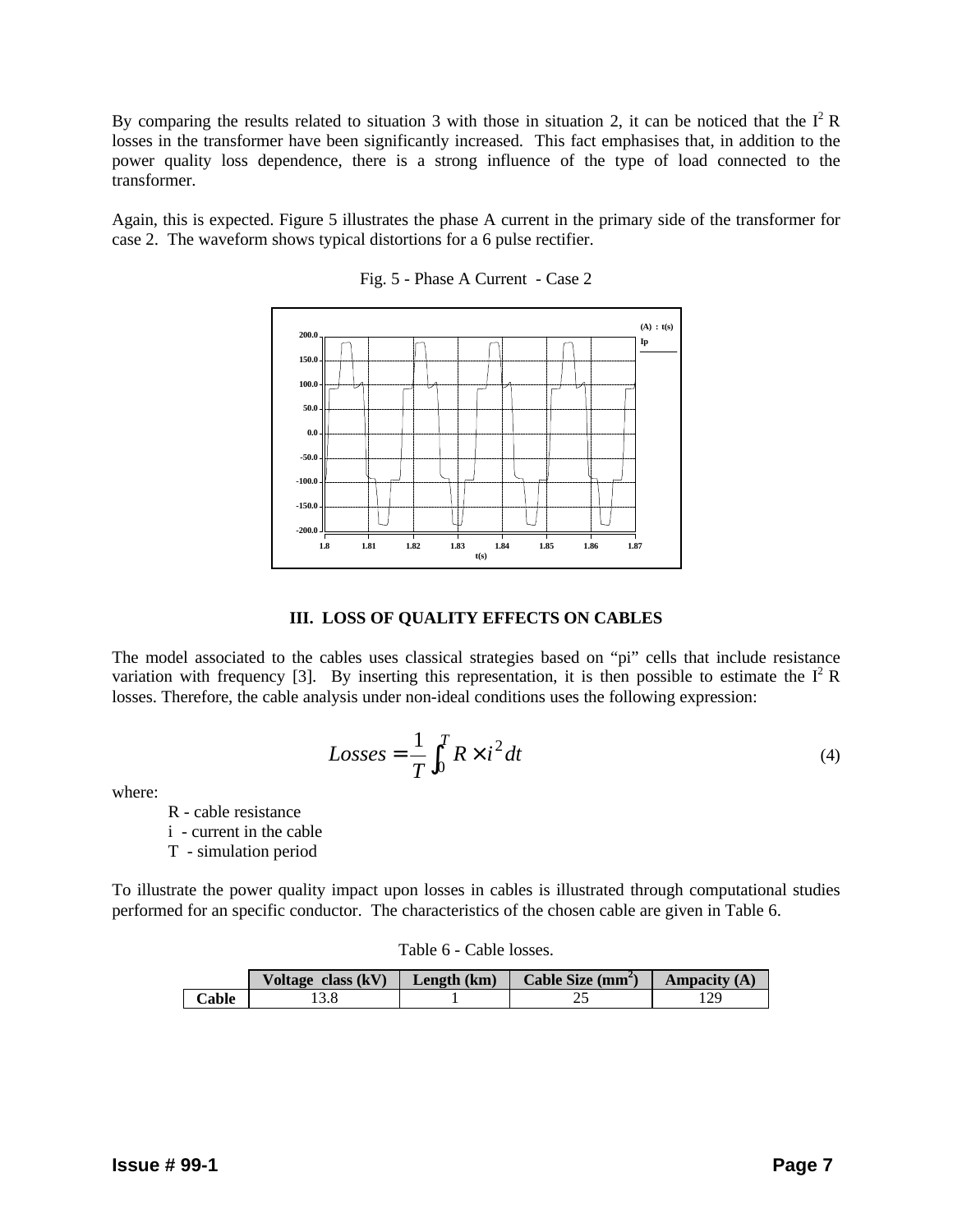#### **IV. LOSS OF QUALITY EFFECTS ON INDUCTION MOTORS**

Among the options for the induction motor modelling using time domain techniques, a choice was made towards the representation based on windings entwined fluxes equations and conjugate balance equations. This strategy is known as "abc" model and it leads to a group of non-linear differential equations representing the machine operation [4].

Such as in any type of electrical machine, the induction motor losses are similar to those already mentioned for transformers, increased by the mechanical losses  $(P_m)$ . S o, the total losses for these machines are:

$$
P_T = P_i + P_c + P_s + P_m \tag{5}
$$

The easiest way to evaluate the above total losses is given by the difference between the motor input power and the mechanical output power, i.e.:

$$
P_{in} = \frac{1}{T} \int_0^T v \times idt \tag{6}
$$

and

$$
P_{out} = Torque \times \mathbf{w} \tag{7}
$$

where:

Pin - motor input power Pout - motor output power Torque - motor torque ω - motor speed

- T simulation period
- v motor applied voltage
- i motor current

Then the losses can be defined as:

$$
Losses = P_{in} - P_{out} \tag{8}
$$

To illustrate the impacts caused by the loss of quality in induction motors, a typical motor was submitted to situations quoted in Table 1. The main motor parameters are: 800 cv, 4 poles, 60 Hz, 0.44 kV rated loading. Table 7 presents the loss values as well as the motor efficiency.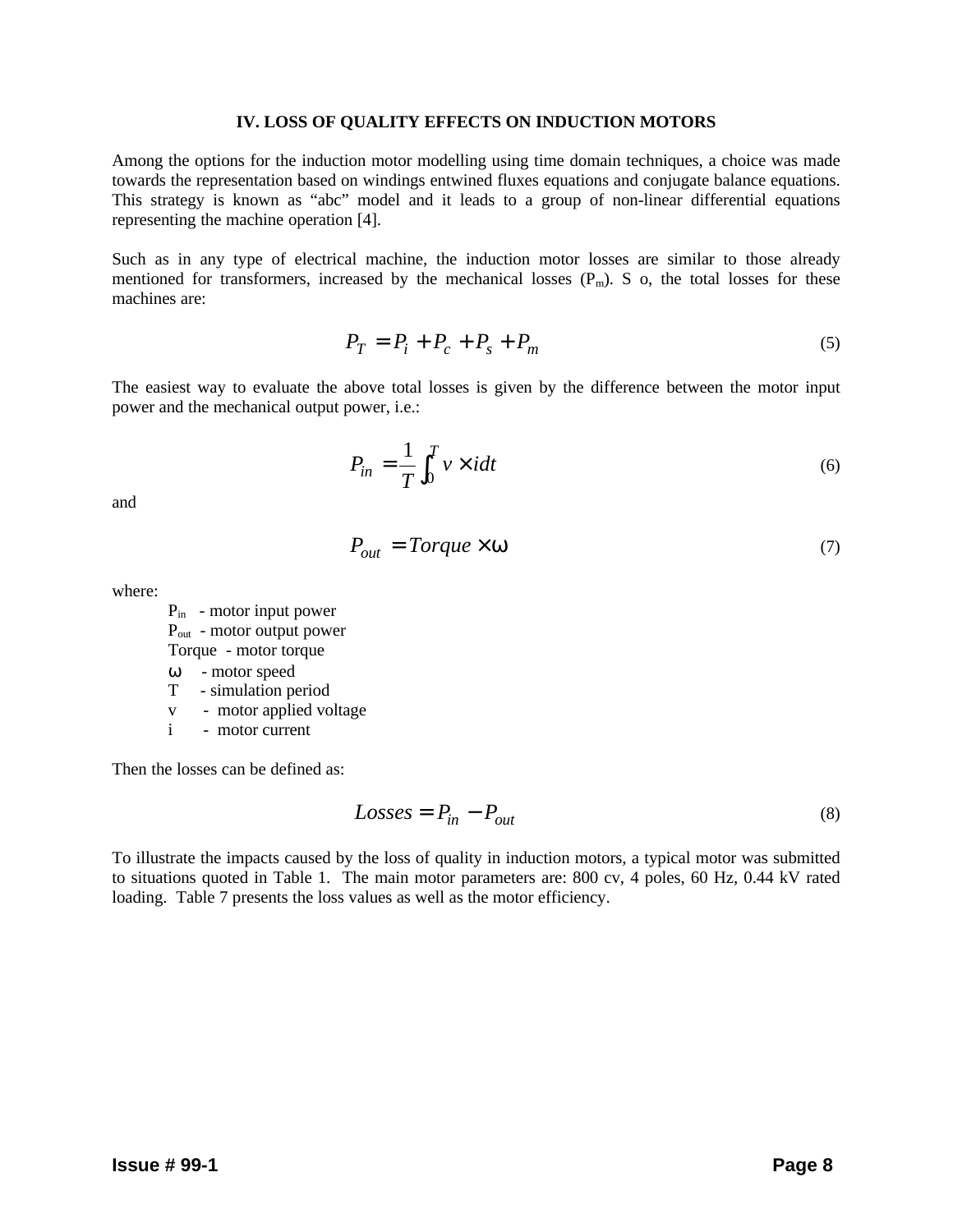| Case   | $P_{in}$ 9kW) | $P_{out}$ (kW) | Losses(kW | $\eta$ % |
|--------|---------------|----------------|-----------|----------|
| Case 1 | 563.70        | 520.44         | 43.26     | 92.3     |
| Case 2 | 564.51        | 520.64         | 43.87     | 92.2     |
| Case 3 | 566.53        | 520.42         | 46.11     | 91.86    |
| Case 4 | 561.48        | 518.93         | 42.55     | 92.4     |
| Case 5 | 565.26        | 520.88         | 44.38     | 92.1     |
| Case 6 | 565.93        | 520.02         | 45.91     | 91.8     |

Table 7 - Losses and motor efficiency.

Quantitatively, Table 7 shows that the voltage unbalances and overvoltages are responsible for the most significant losses in the induction motor.

The following figures illustrate typical motor behavior for different operational conditions. The load and motor torque for case 1 are plotted in Figure 6.



Fig. 6 - Motor and load torque - Case1

Figure 7, associated with case 3, indicates corresponding load and motor conjugate. It can be noticed as expressive oscillations in the machine axle. This is a result of the interaction between the opposite conjugates produced by the negative sequence currents produced by the unbalance.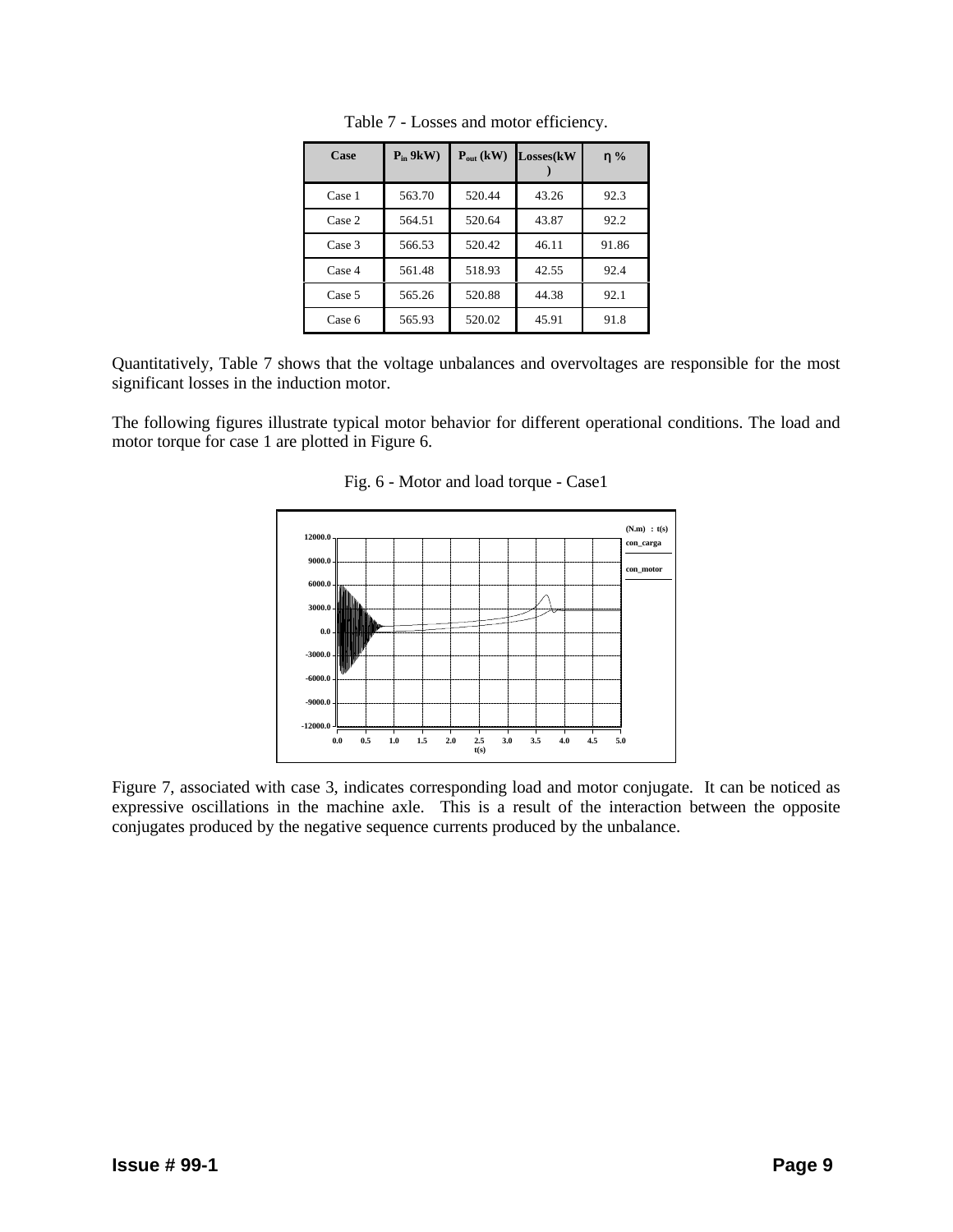

Fig. 7 - Motor conjugate and load conjugate - Case 3

## **V. ECONOMIC ANALYSIS**

The first part of this paper discussed individual analysis of power quality conditions upon specific equipment. At this stage, using the same computational program, an overall industrial electrical system will be submitted to non-ideal conditions. This study aims to estimate the extra annual costs related to the increase in power consumed (MWh) necessary to supply the extra losses caused by the non-ideal conditions to be established.

The industrial electrical system used for simulation is given in Figure 8. Tables 9, 10 and 11 give the data of the main equipment represented in Figure 8.



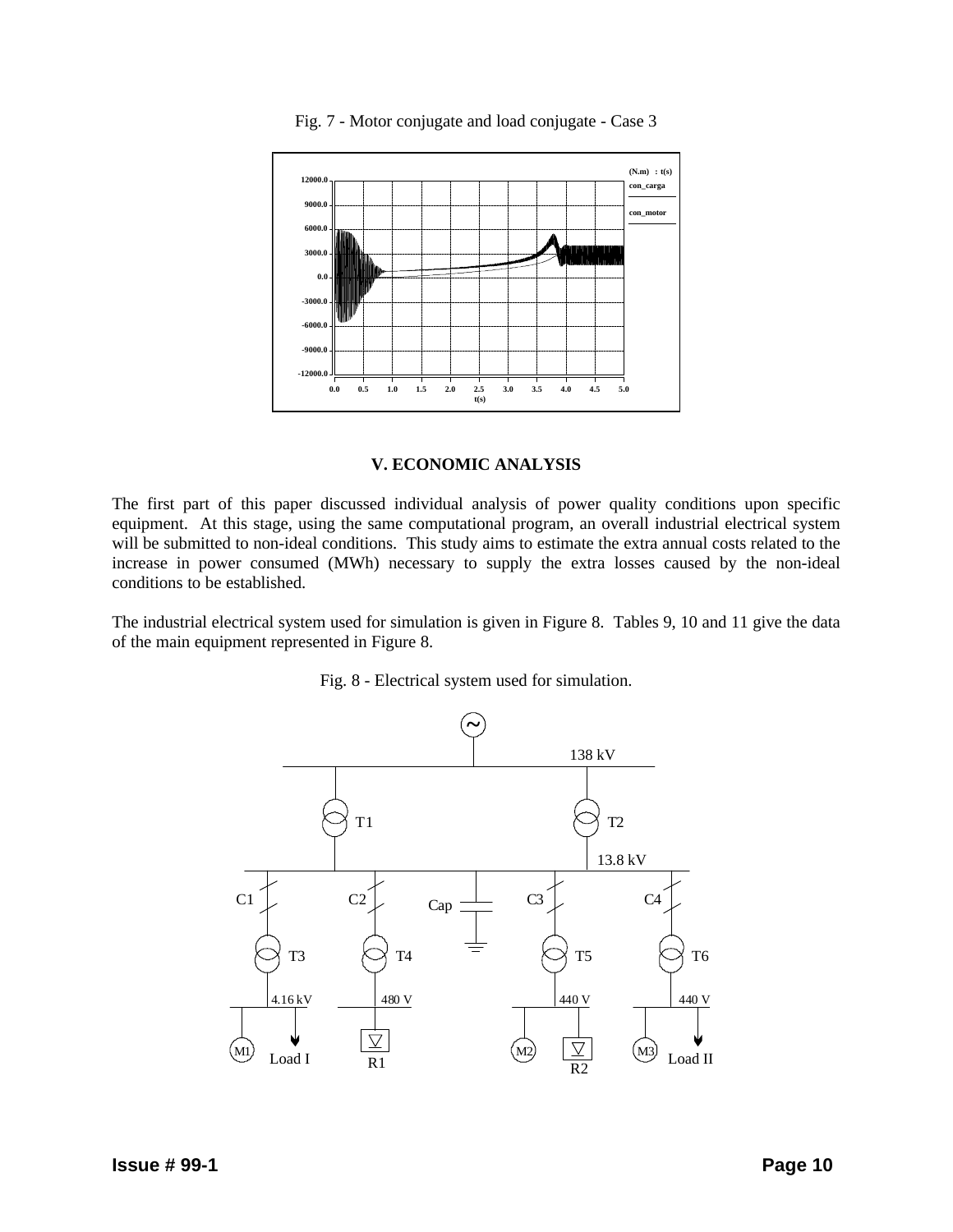|                       | <b>T1</b> | T <sub>2</sub> | T <sub>3</sub> | <b>T4</b>  | <b>T5</b>      | T6           |
|-----------------------|-----------|----------------|----------------|------------|----------------|--------------|
| P(MVA)                | 7.5       | 7.5            | 3              | 3          | $\mathfrak{D}$ | 2            |
| $V_p (kV)$            | 138       | 138            | 13.8           | 13.8       | 13.8           | 13.8         |
| $V_s$ (kV)            | 13.8      | 13.8           | 4.16           | 0.48       | 0.44           | 0.44         |
| connection $Y-\Delta$ |           | $Y-\Delta$     | $Y-\Delta$     | $Y-\Delta$ | $Y - \Delta$   | $Y - \Delta$ |

Table 9- Transformer parameters.

Table 10- Motors parameters.

| <b>Motor</b>   | P (cv) | Vn (kV) | f(Hz) | $\mathbf{np}$ |
|----------------|--------|---------|-------|---------------|
| M1             | 800    | 4.16    | 60    |               |
| M <sub>2</sub> | 800    | 0.48    | 60    |               |
| M <sub>3</sub> | 300    | 0.44    | 60    |               |

Table 11- Additional information.

| <b>Components</b> | <b>Values</b>                                                              |
|-------------------|----------------------------------------------------------------------------|
| Cables:           |                                                                            |
| C <sub>1</sub>    | $13.8 \text{ kV}$ / 25 mm <sup>2</sup> / 129 A / 1.5                       |
| C <sub>2</sub>    | km                                                                         |
| C <sub>3</sub>    | 13.8 kV / 25 mm <sup>2</sup> /129 A / 1.0 km                               |
| C <sub>4</sub>    | $13.8 \text{ kV}$ / $25 \text{ mm}^2$ / $129 \text{ A}$ / $2.0 \text{ km}$ |
|                   | $13.8 \text{ kV} / 25 \text{ mm}^2 / 129 \text{ A} / 0.8 \text{ km}$       |
| Capacitors (cap)  | 1.5 MVAr                                                                   |
| Load I            | $1500 \text{ kVA}$ , $\cos\varphi = 0.85$                                  |
| Load II           | 1000 kVA, $\cos \varphi = 0.9$                                             |
| R <sub>1</sub>    | 2.5 MW / 650 V                                                             |
| R <sub>2</sub>    | 1 MW / 600 V                                                               |

The non-ideal conditions used for simulation are taken as steady state situations and they consider the following:

- •Situation 1 System in normal operational condition
- •Situation 2 System submitted to 10% of voltage unbalance
- •Situation 3 System submitted to 10% of overvoltage
- •Situation 4 System submitted to 10% of voltage unbalance and 10% of overvoltage

The following table gives a general idea about the total power consumed in the plant as given by the simulation. Therefore, they are related to the 138 kV busbar.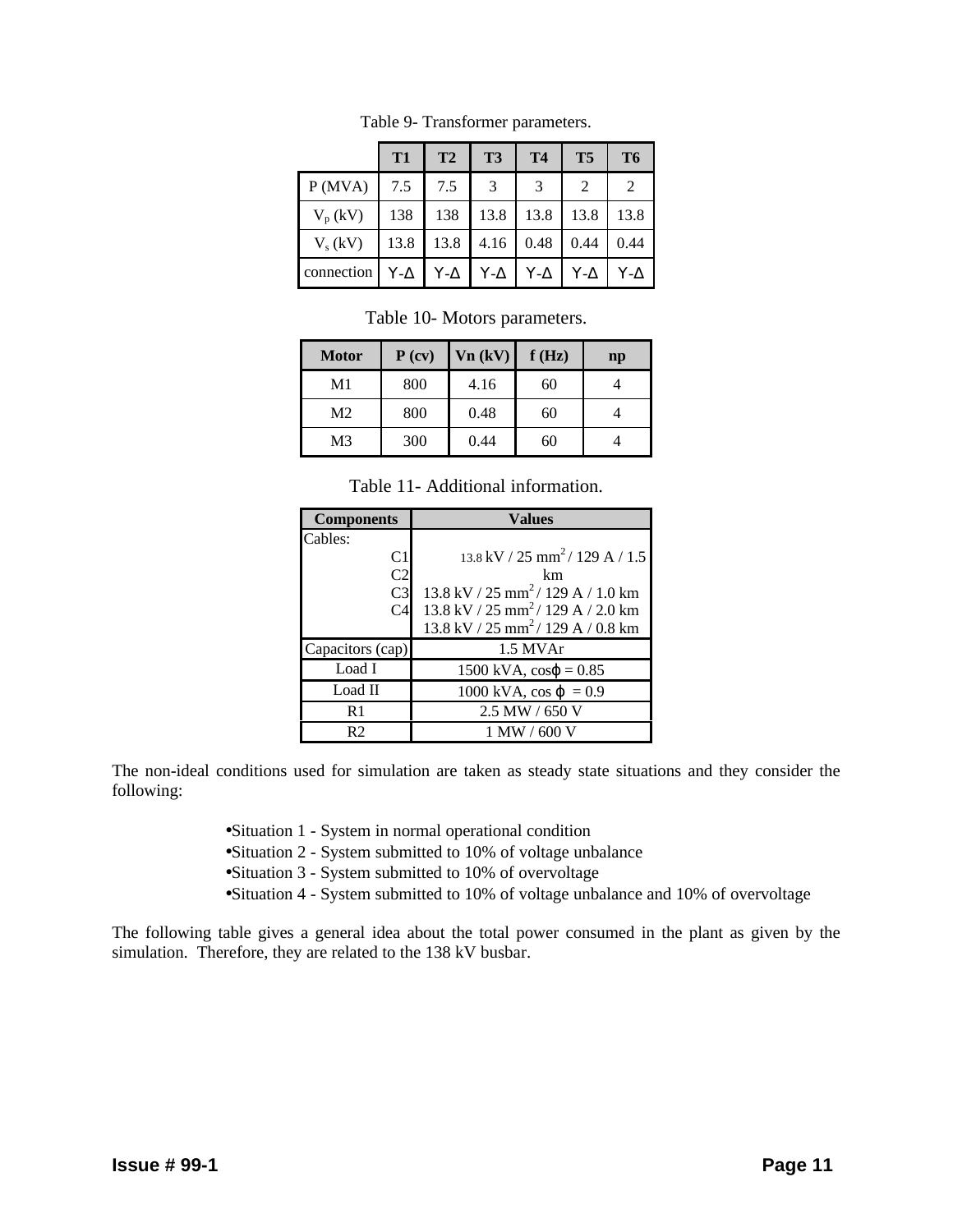|             | <b>Power Consume (MW)</b> |
|-------------|---------------------------|
| Situation 1 | 6.48                      |
| Situation 2 | 6.64                      |
| Situation 3 | 7.74                      |
| Situation 4 | 7.78                      |

Table12 - Power consumed in the industry.

The result of calculations for the extra costs related to the additional power consumed is given in Table 12. These were performed considering that the industry operates 24 hours a day and throughout the whole year. Thus, using a typical value of US\$ 34.41 for the kWh cost, it is possible to estimate the increase in the electrical energy annual bill. It must be reminded that these values do not represent any value related to the demand contract.





It is important to emphasise that the situation defined as 1, presents significant level of harmonic distortion due to the rectifiers operating in the industrial system. Under this operation condition, the annual power consume is US\$ 1,953,276.76. Therefore, the increase of the losses in the system under additional conditions of loss of quality resulted, for the situations 2, 3 and 4, in extra costs of 2.5%, 19.4% and 20.0%, respectively.

#### **VI. CONCLUSIONS**

This paper has analyzed disturbance effects related to power quality upon individual system components and on a typical industrial system. Although, the authors recognize that different investigations about the consequences of a poor quality supply in some equipment have been reported, very little has been said about the financial aspects of this phenomenon. In this way using models and computational simulations, the physical origins of the extra losses were emphasised and the energy and financial effects associated with power quality were evaluated. The results showed that the solutions to solve the quality problems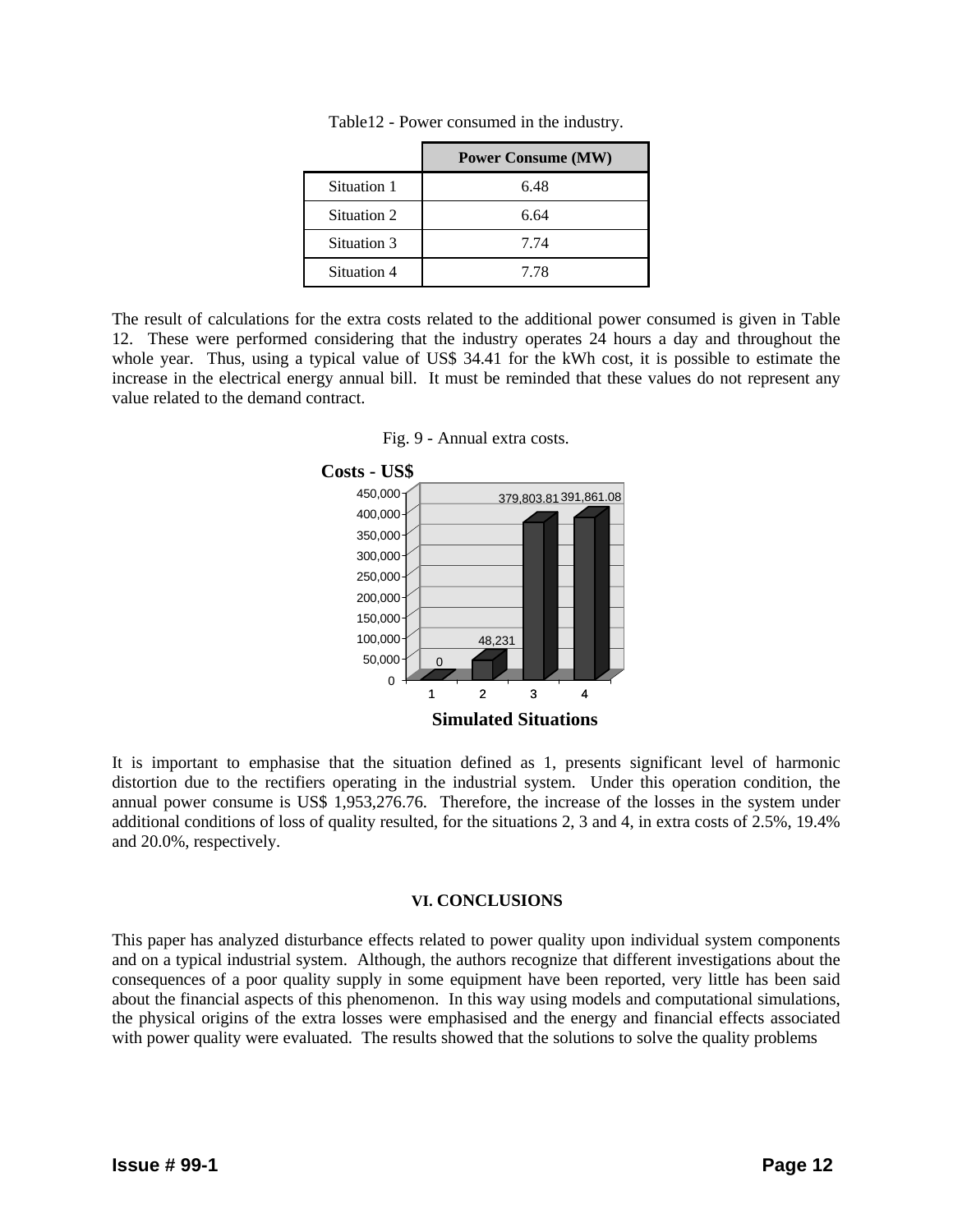can not consider only technical aspects, but also the financial implications. This can contribute decisively to pay back analyses that follow any solution choice process. Finally, it is important to emphasise that the disturbances in this paper are taken as steady state conditions, which may not always be true. So, statistic/ probabilistic treatment to the matter must be considered in a more realistic study.

## **VII - REFERENCES**

[1] - Key, T. S. e Lai, J., 1996, "Costs and Benefits of Harmonic Currente Reduction for Switch-Mode Power Supplies in a Commercial Office Building", IEEE Transactions on Industry Applications, Vol. 32, September/October.

[2] - Domingues, E. G., 1996, Dissertação de Mestrado, "Uma Contribuição à Modelagem de Transformadores Convencionais e Especiais Utilizando o Simulador Saber", Universidade Federal de Uberlândia.

[3] - Hiranandani, A., 1995, "Calculation of Ampacities and Sizing of Line and Neutral Conductors in thePresence of Harmonics", IEEE.

[4] - Souto, O. C. N., Oliveira, J. C., Vilela, J. H., Neto, L. M., 1997, "Power Quality Impact on Performance and Associated Costs of Three-Phase Induction Motors", SBQEE'97.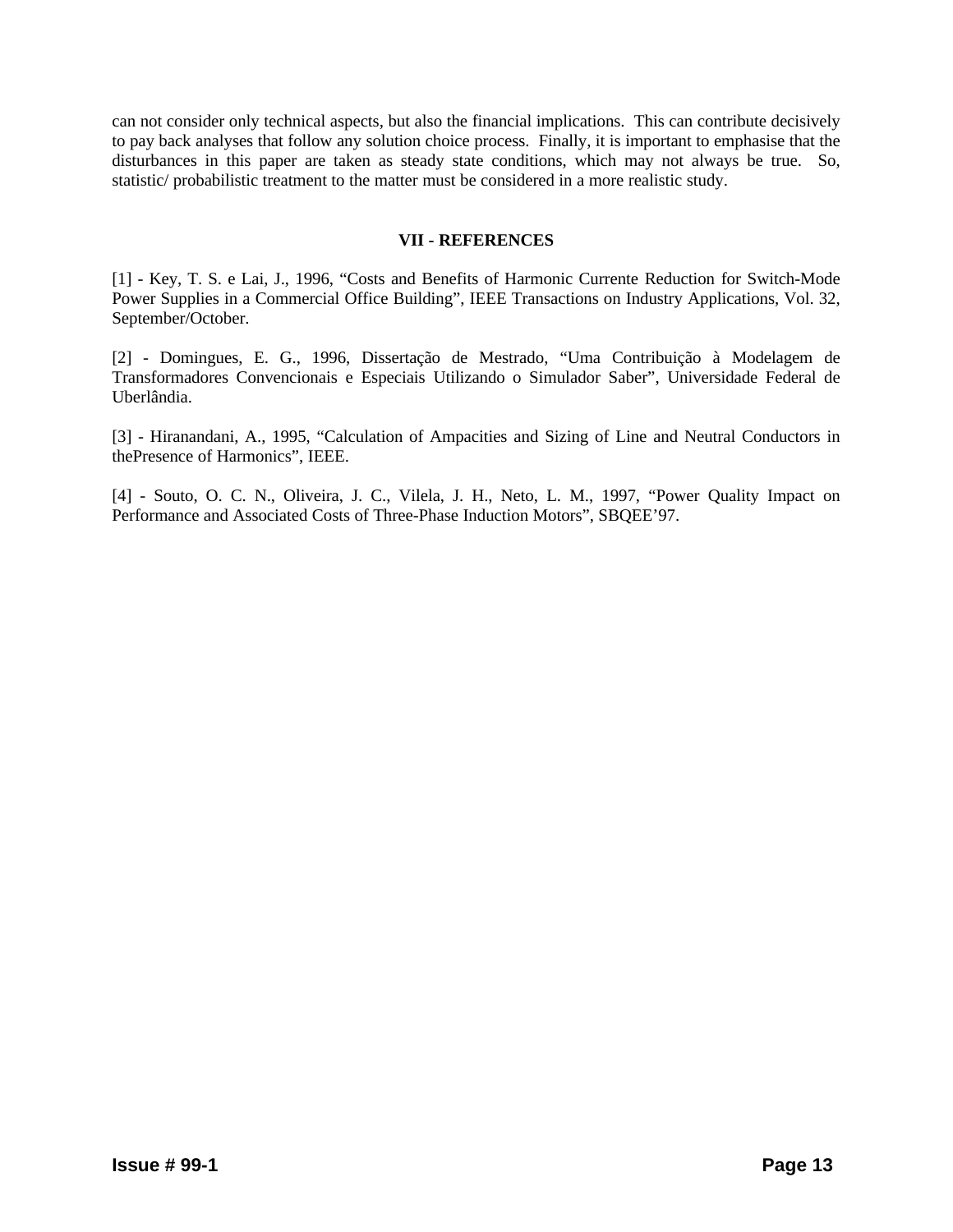# **ON THE THEORETICAL ANALYSIS OF VOLTAGE SAGS**

## Math H. J. Bollen

Department of Electric Power Engineering Chalmers University of Technology, Gotheburg, Sweden

#### **1. INTRODUCTION**

A voltage sag (or voltage dip) is a situation in which the rms voltage drops outside its normal operating margin for a short time, typically less than 1 second. Voltage sags are mainly due to short circuits in the distribution or transmission system. Thanks to power quality monitoring, the power community is gradually getting an impression of the number of voltage sags experienced by the average customer. Before the large amount of data obtained by power quality surveys can be fully utilized, some theoretical foundations are needed. This paper discusses some of the work done recently. Emphasis will be placed on characterization of voltage sags, and on a fast stochastic prediction method.

## **2. VOLTAGE SAG CHARACTERIZATION**

During a typical voltage sag the voltage drops to a lower value (the magnitude), remains at this value for a certain time (the duration), and comes back to the pre-sag value. Voltage sags are normally characterized through this magnitude and duration. To quantify the quality of supply, the number of sags as a function of magnitude and duration has to be determined. Nowadays, several methods are being used for this. The revision of IEEE Std 493 (better known as the Gold Book) will recommend using a so-called coordination chart for this, an example of which is shown in Figure 1. The lines connect points in the magnitudeduration plane with equal number of sags. For the supply characterized by Figure 1 there are thus, for example, 10 sags per year with magnitude less than 40% and duration longer than 200 ms.

But equipment sensitivity is determined not only by magnitude and duration of sags, but also by phaseangle jump and three-phase imbalance. Research in our group has contributed to a better understanding of these phenomena.



Figure 1, Voltage sag coordination chart

The phase-angle jump is the difference in phase angle between the pre-sag and the during-sag voltage. Two phenomena contribute to the occurrence of phase-angle jumps at the equipment terminals. The first one is the difference in X/R ratio between source and feeder. This phenomenon is best understood by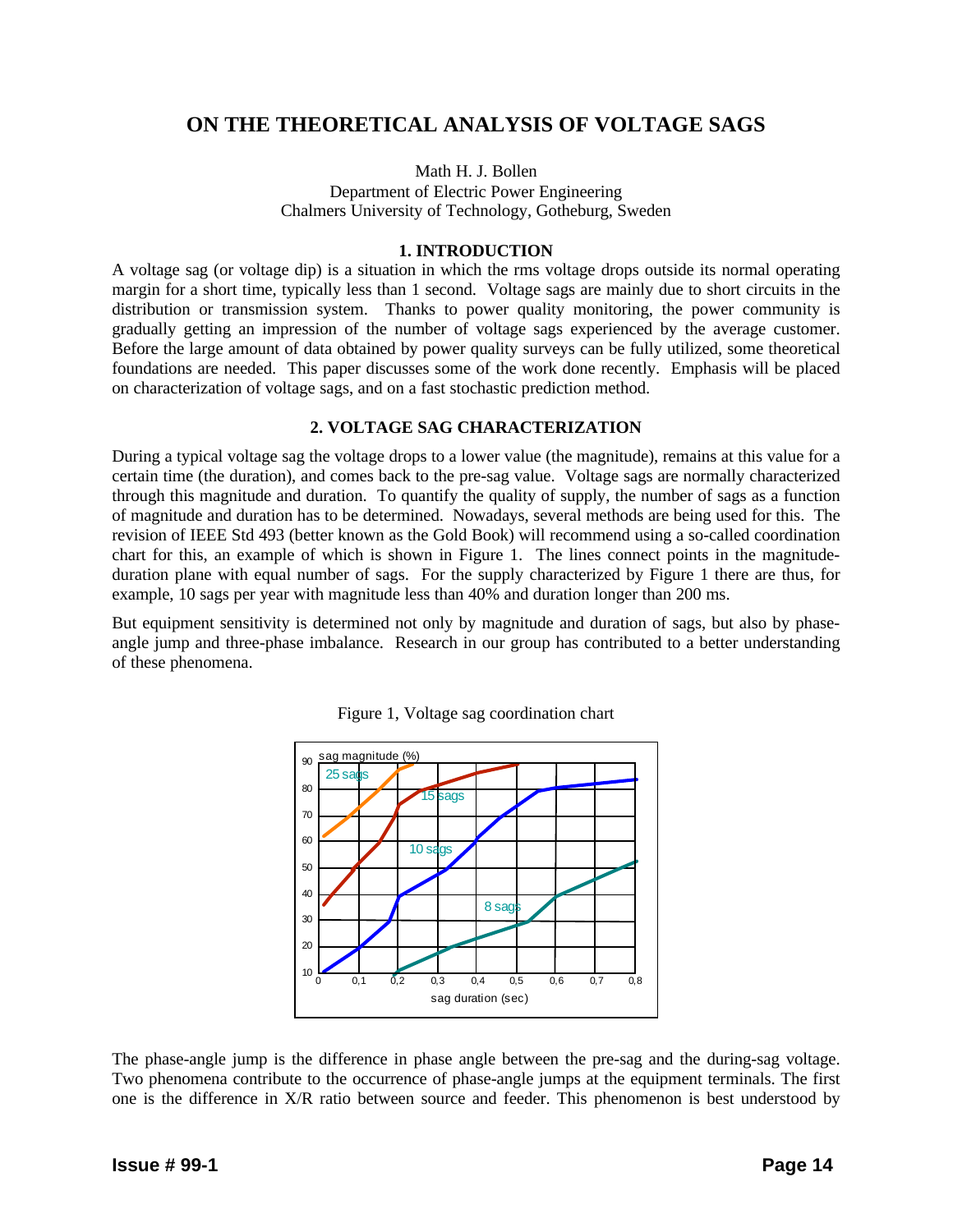considering the voltage divider shown in Figure 2. A fault will cause a voltage drop at the point-ofcommon coupling between the load and the fault. The voltage at the point-of-common coupling is given as:

$$
\overline{V}_{\text{sag}} = \frac{\overline{Z}_2}{\overline{Z}_1 + \overline{Z}_2} \tag{1}
$$

Because the impedances are not of equal X/R ratio the voltage will not only drop in magnitude but also change in phase angle, visible as a shift in zero crossing between pre-sag and during-sag voltage





The second phenomenon leading to a phase-angle jump at the equipment terminals is the transfer of sags through transformers. Due to the winding connection of transformers, an imbalanced sag (e.g. a voltage drop of 50% in one phase only) changes when transferred to a lower voltage level. An investigation into the transfer of sags resulted in a classification of three-phase sags into four types. These four types are shown in phasor form in Figure 3. The definition of magnitude and phase-angle is such that they normally do not change when passing a transformer. It is easy to prove now that the voltage at the equipment terminals can experience a phase-angle jump even when there is no difference in X/R ratio.